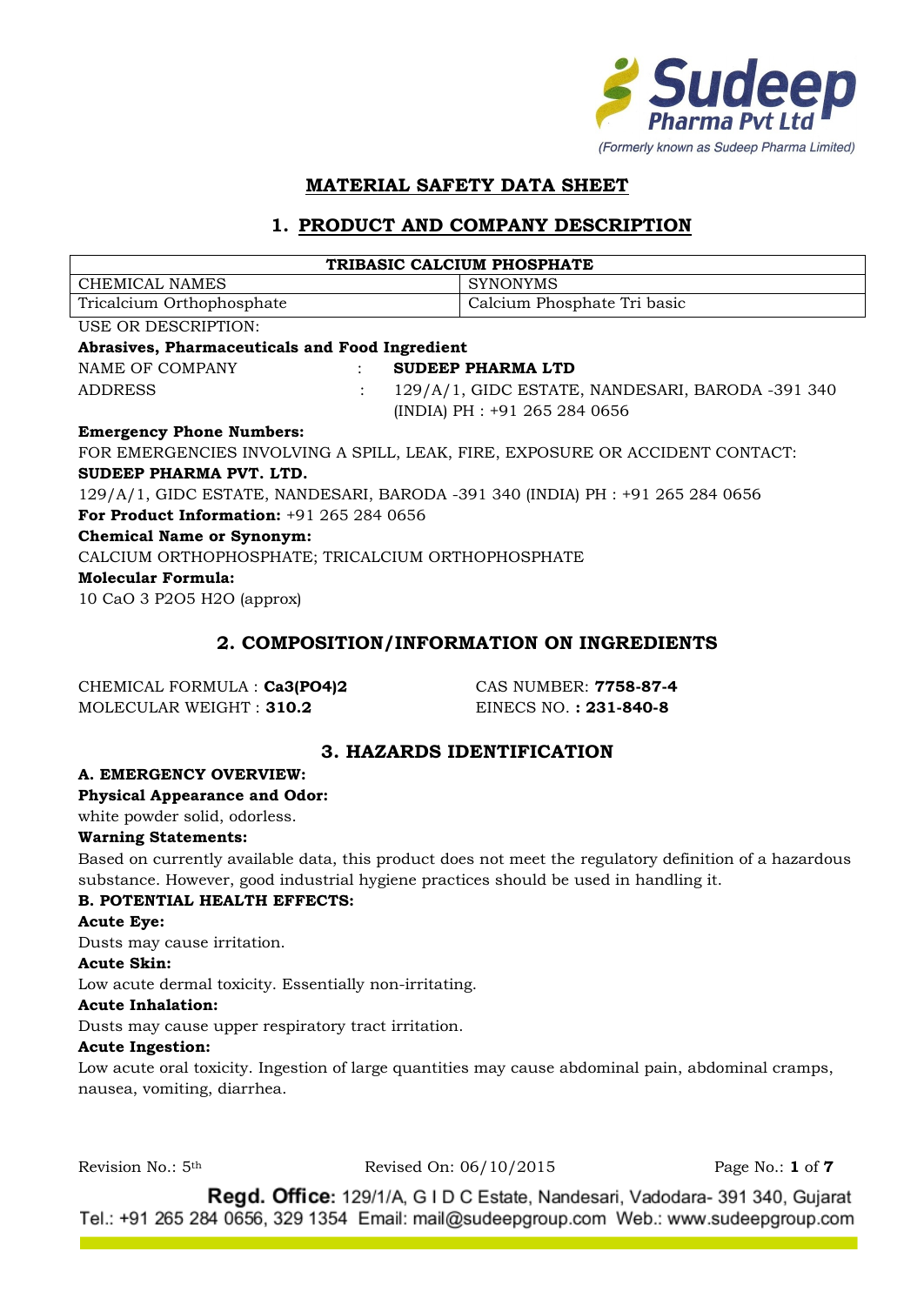

### **Chronic Effects:**

This product does not contain any ingredient designated by IARC, NTP, ACGIH or OSHA as probable or suspected human carcinogens.

## **4. FIRST AID MEASURES**

### **FIRST AID MEASURES FOR ACCIDENTAL:**

#### **Eye Exposure:**

Hold eyelids open and flush with a steady, gentle stream of water for at least 15 minutes. Seek medical attention if irritation develops or persists or if visual changes occur.

#### **Skin Exposure:**

In case of contact, immediately wash with plenty of soap and water for at least 5 minutes. Seek medical attention if irritation develop or persists. Remove contaminated clothing and shoes. Clean contaminated clothing and shoes before re-use.

#### **Inhalation:**

If respiratory irritation or distress occurs remove victim to fresh air. Seek medical attention if respiratory irritation or distress continues.

#### **Ingestion:**

Do not induce vomiting unless instructed to do so by a physician. No harmful affects expected. If appreciable quantities are swallowed, call a physician or poison control center. Do not leave victim unattended.

#### **MEDICAL CONDITIONS POSSIBLY AGGRAVATED BY EXPOSURE:**

Inhalation of product may aggravate existing chronic respiratory problems such as asthma, emphysema or bronchitis. Skin contact may aggravate existing skin disease.

#### **NOTES TO PHYSICIAN:**

All treatments should be based on observed signs and symptoms of distress in the patient. Consideration should be given to the possibility that overexposure to materials other than this product may have occurred.

Treat symptomatically. No specific antidote available.

### **5. FIRE FIGHTING MEASURES**

### **FIRE HAZARD DATA:**

**Flash Point:** Not Applicable

# **Extinguishing Media:**

Not combustible. Use extinguishing method suitable for surrounding fire.

#### **Special Fire Fighting Procedures:**

Firefighters should wear NIOSH/MSHA approved self-contained breathing apparatus and full protective clothing. Dike area to prevent runoff and contamination of water sources. Dispose of fire control water later.

#### **Unusual Fire and Explosion Hazards:**

Not combustible.

**Hazardous Decomposition Materials (Under Fire Conditions):**

none known

Revision No.: 5th Revised On: 06/10/2015 Page No.: **2** of **7**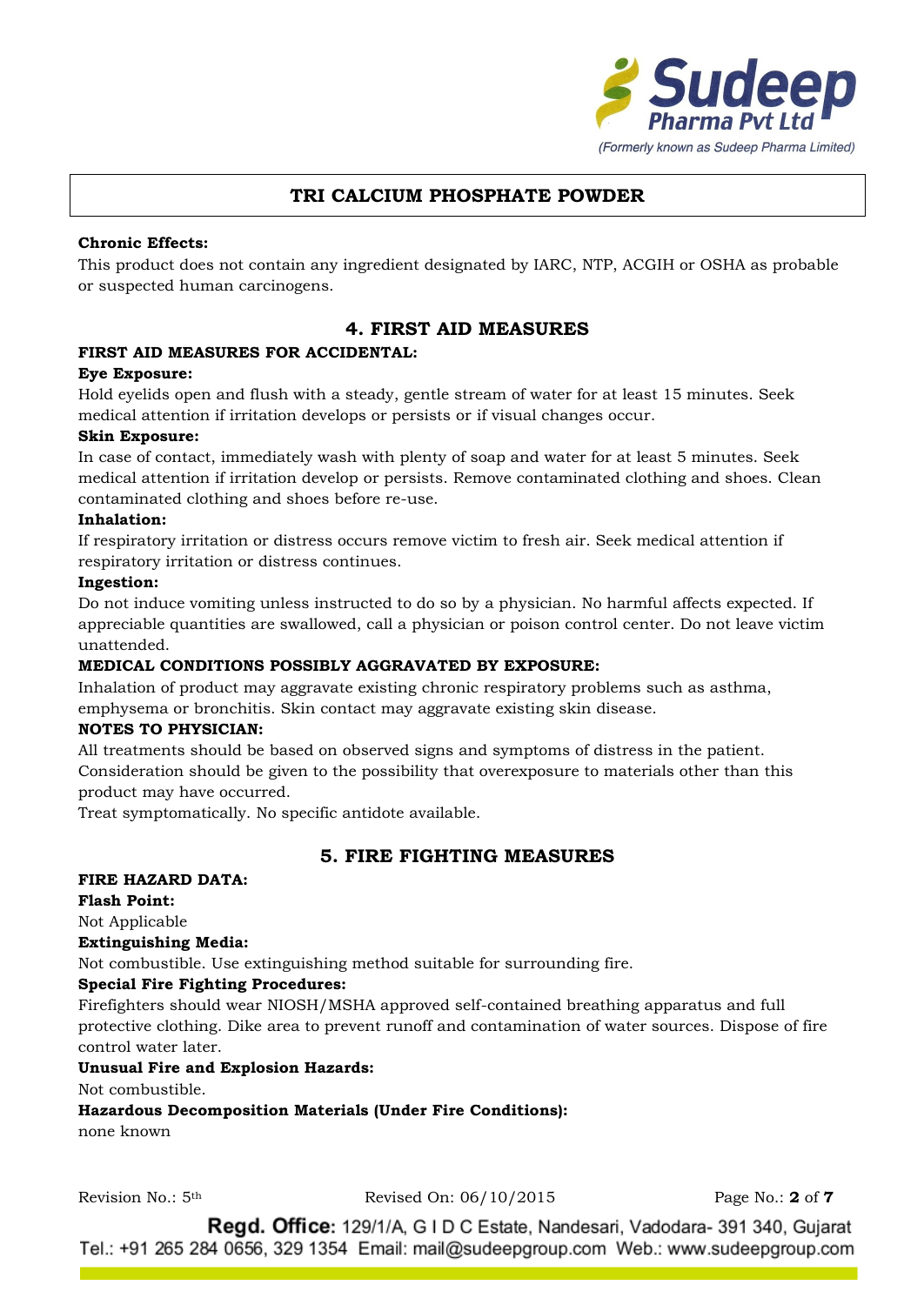

# **6. ACCIDENTAL RELEASE MEASURES**

### **Evacuation Procedures and Safety:**

Ventilate closed spaces before entering. Wear appropriate protective gear for the situation. See Personal Protection information in Section 8.

#### **Containment of Spill:**

Follow procedure described below under Cleanup and Disposal of Spill.

#### **Cleanup and Disposal of Spill:**

Scrape up and place in appropriate closed container (see Section 7: Handling and Storage). Clean up residual material by washing area with water. DO NOT RETURN MATERIAL TO ITS ORIGINAL CONTAINER. Collect washings for disposal. Decontaminate tools and equipment following cleanup. Avoid creation of dusty conditions.

### **Environmental and Regulatory Reporting:**

Do not flush to drain. If spilled on the ground, the affected area should be scraped clean and placed in a appropriate container for disposal. Prevent material from entering public sewer system or any waterways.

# **7. HANDLING AND STORAGE**

### **Minimum/Maximum Storage Temperatures:**

Not Available

### **Handling:**

Avoid contamination of storage containers. Avoid breathing dusts.

#### **Storage:**

Store in tightly closed containers. Store in an area that is isolated from all toxic and harmful substances, sanitary.

# **8. EXPOSURE CONTROLS/PERSONAL PROTECTION**

#### **Introductory Remarks:**

These recommendations provide general guidance for handling this product. Because specific work environments and material handling practices vary, safety procedures should be developed for each intended application. While developing safe handling procedures, do not overlook the need to clean equipment and piping systems for maintenance and repairs. Waste resulting from these procedures should be handled in accordance with Section 13: Disposal Considerations.

Assistance with selection, use and maintenance of worker protection equipment is generally available from equipment manufacturers.

#### **Exposure Guidelines:**

Exposure limits represent regulated or recommended worker breathing zone concentrations measured by validated sampling and analytical methods, meeting the regulatory requirements. The following limits apply to this material, where, if indicated, S=skin and C=ceiling limit:

# **PARTICULATES NOT OTHERWISE REGULATED RESPIRABLE FRACTION**

|                                                 | <b>Notes</b> | <b>TWA</b>           | <b>STEL</b> |
|-------------------------------------------------|--------------|----------------------|-------------|
| OSHA                                            |              | $5 \text{ mg/cu m}$  |             |
| PARTICULATES NOT OTHERWISE REGULATED TOTAL DUST |              |                      |             |
|                                                 | <b>Notes</b> | <b>TWA</b>           | <b>STEL</b> |
| OSHA                                            |              | $15 \text{ mg/cu m}$ |             |

Revision No.: 5th Revised On: 06/10/2015 Page No.: **3** of **7**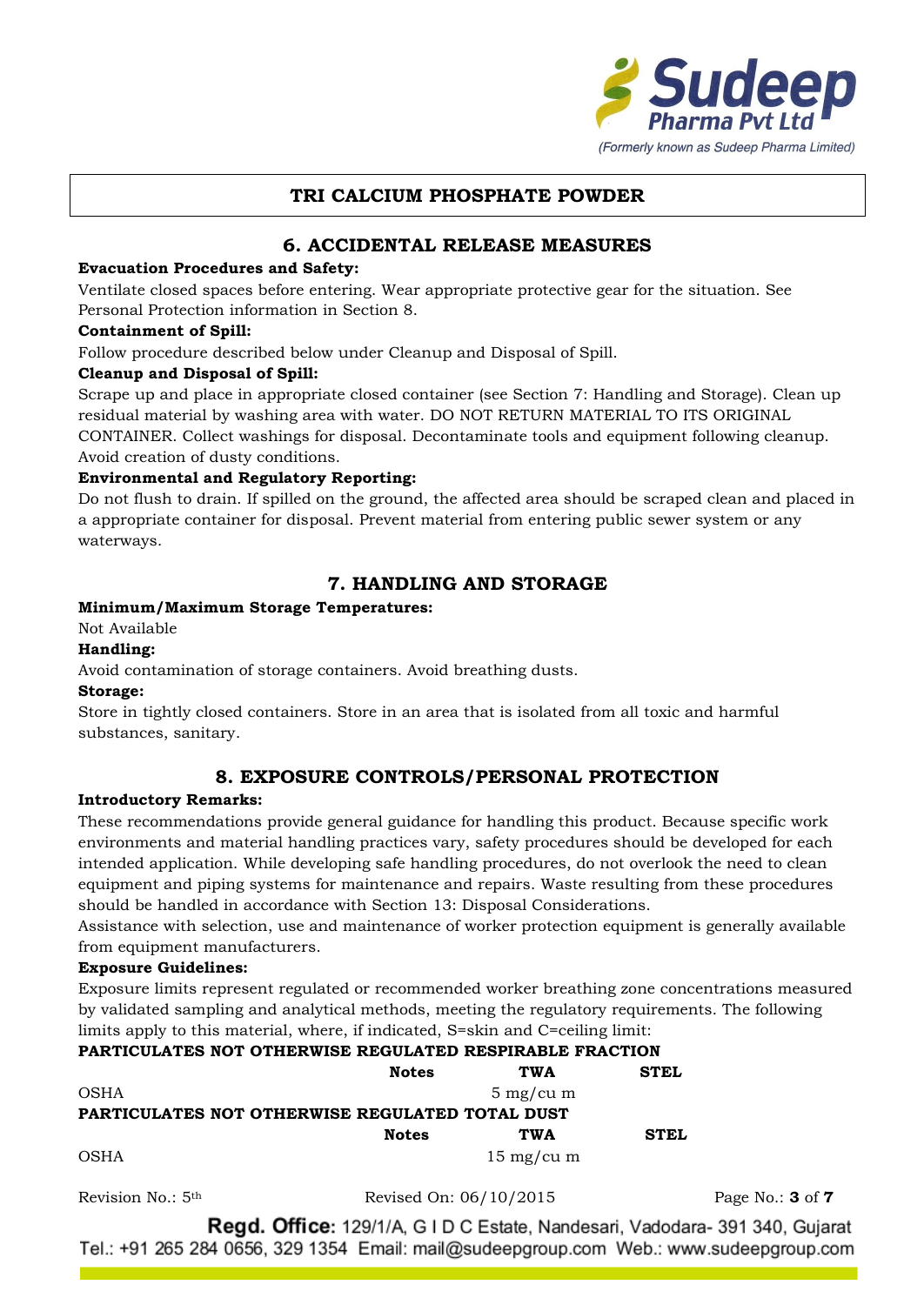

### **Engineering Controls:**

Where engineering controls are indicated by use conditions or a potential for excessive exposure exists, the following traditional exposure control techniques may be used to effectively minimize employee exposures: general area dilution/exhaust ventilation.

### **Respiratory Protection:**

When respirators are required, select NIOSH/MSHA approved equipment based on actual or potential airborne concentrations and in accordance with the appropriate regulatory standards and/or industrial recommendations.

Under normal conditions, in the absence of other airborne contaminants, the following devices should provide protection from this material up to the conditions specified by the appropriate OSHA, WHMIS or ANSI standard(s): Air-purifying (half-mask/full-face) respirator with cartridges/canister approved for use against dusts, mists and fumes.

### **Eye/Face Protection:**

Eye and face protection requirements will vary dependent upon work environment conditions and material handling practices. Appropriate ANSI Z87 approved equipment should be selected for the particular use intended for this material.

It is generally regarded as good practice to wear a minimum of safety glasses with side shields when working in industrial environments.

#### **Skin Protection:**

Skin contact should be minimized through use of gloves and suitable long-sleeved clothing (i.e., shirts and pants). Consideration must be given both to durability as well as permeation resistance.

#### **Work Practice Controls:**

Personal hygiene is an important work practice exposure control measure and the following general measures should be taken when working with or handling this material:

(1) Do not use, and/or consume foods, beverages, tobacco products, or cosmetics in areas where this material is stored.

(2) Wash hands and face carefully before eating, drinking, using tobacco, applying cosmetics, or using the toilet.

(3) Wash exposed skin promptly to remove accidental splashes or contact with this material.

# **9. PHYSICAL AND CHEMICAL PROPERTIES**

Physical and Chemical properties here represent typical properties of this product. Contact the business area using the Product Information phone number in Section 1 for its exact specifications.

| <b>Physical Appearance:</b> | Odor:                       |  |  |
|-----------------------------|-----------------------------|--|--|
| White powder solid.         | Odourless.                  |  |  |
| $pH$ :                      | <b>Specific Gravity:</b>    |  |  |
| Not Applicable              | Not Available               |  |  |
| <b>Water Solubility:</b>    | <b>Melting Point Range:</b> |  |  |
| sparingly soluble           | 1670 C (3038 F)             |  |  |
| <b>Boiling Point Range:</b> | <b>Vapor Pressure:</b>      |  |  |
| Not Available               | Not Available               |  |  |
| <b>Vapor Density:</b>       | <b>Molecular Weight:</b>    |  |  |
| Not Available               | 1004.6                      |  |  |

Revision No.: 5th Revised On: 06/10/2015 Page No.: **4** of **7**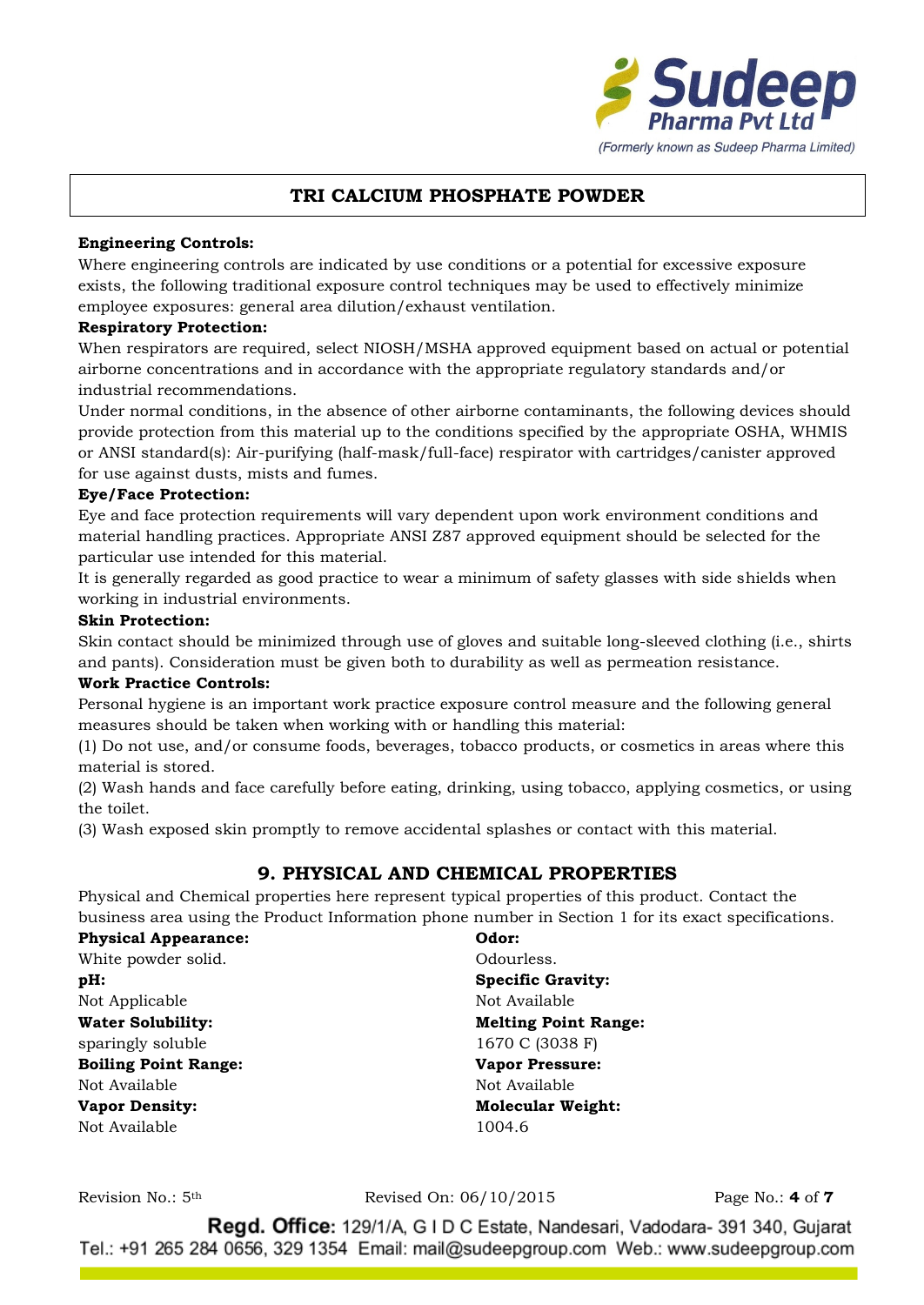

# **10. STABILITY AND REACTIVITY**

#### **Chemical Stability:**

This material is stable under normal handling and storage conditions described in Section 7.

#### **Conditions To Be Avoided:**

none known

#### **Materials/Chemicals To Be Avoided:**

none known

#### **The Following Hazardous Decomposition Products Might Be Expected:**

**Decomposition Type: thermal**

none known

**Hazardous Polymerization Will Not Occur.**

#### **Avoid The Following To Inhibit Hazardous Polymerization:**

not applicable

### **11. TOXICOLOGICAL INFORMATION**

#### **Acute Eye Irritation:**

#### **Toxicological Information and Interpretation:**

eye - eye irritation, 100 mg, rabbit. Slightly irritating.

#### **Acute Skin Irritation:**

#### **Toxicological Information and Interpretation:**

skin - skin irritation, 500 mg, rabbit. Mildly irritating.

#### **Acute Dermal Toxicity:**

#### **Toxicological Information and Interpretation:**

LD50 - lethal dose 50% of test species, > 2000 mg/kg, rabbit.

#### **Acute Respiratory Irritation:**

No test data found for product.

#### **Acute Inhalation Toxicity:**

No test data found for product.

#### **Acute Oral Toxicity:**

#### **Toxicological Information and Interpretation:**

LD50 - lethal dose 50% of test species, > 5000 mg/kg, rat.

#### **Chronic Toxicity:**

This product does not contain any substances that are considered by OSHA, NTP, IARC or ACGIH to be "probable" or "suspected" human carcinogens. No additional test data found for product.

Revision No.: 5th Revised On: 06/10/2015 Page No.: **5** of **7**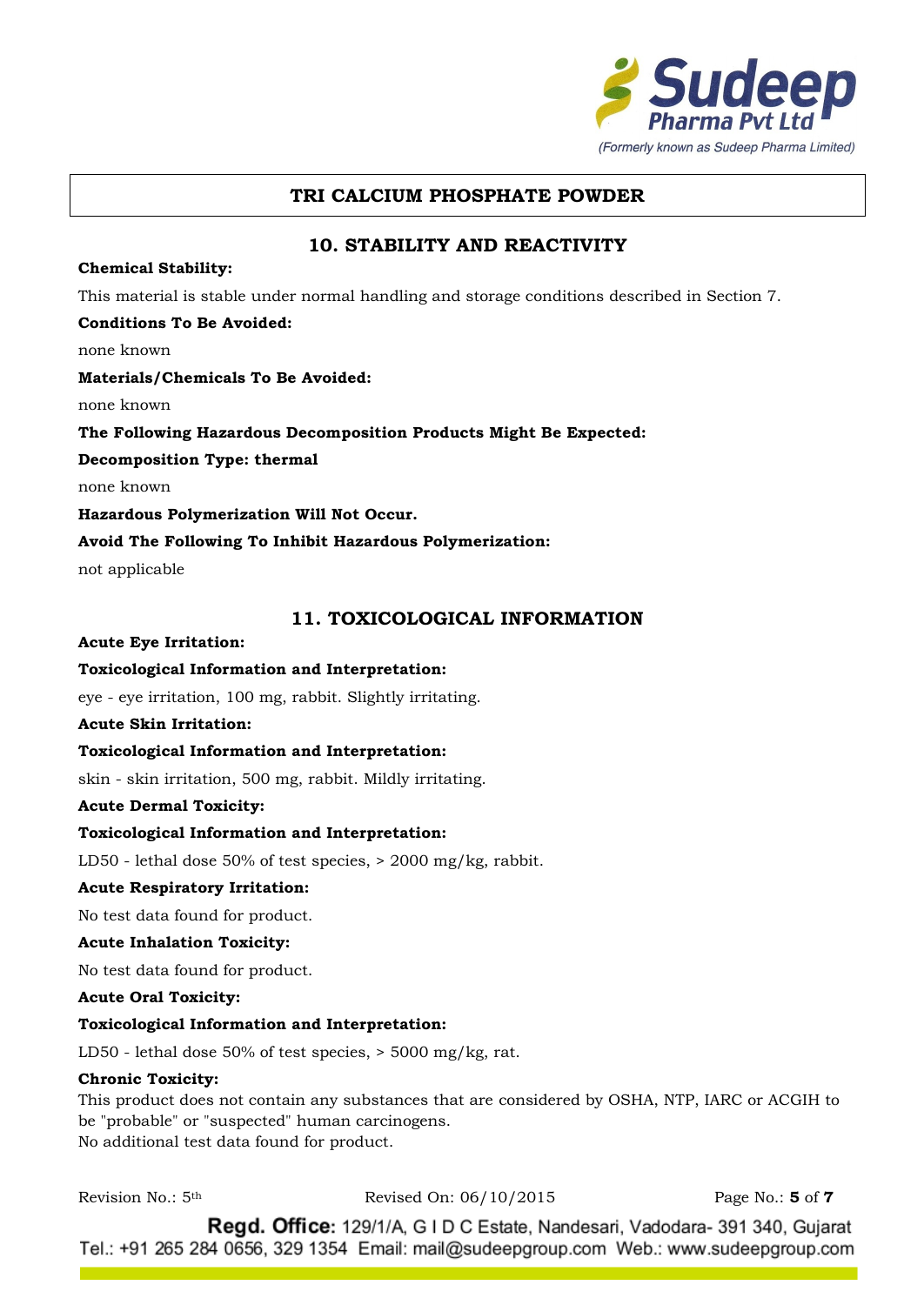

# **12. ECOLOGICAL INFORMATION**

**Ecotoxicological Information:** No data found for product. **Chemical Fate Information:** No data found for product.

**13. DISPOSAL CONSIDERATIONS**

#### **Waste Disposal Method:**

Chemical additions, processing or otherwise altering this material may make the waste management information presented in this MSDS incomplete, inaccurate or otherwise inappropriate. Please be advised that state and local requirements for waste disposal may be more restrictive or otherwise different from federal laws and regulations. Consult state and local regulations regarding the proper disposal of this material.

**EPA Hazardous Waste - NO**

## **14. TRANSPORTATION INFORMATION**

### **Transportation Status: IMPORTANT! Statements below provide additional data on listed DOT classification.**

The listed Transportation Classification does not address regulatory variations due to changes in package size, mode of shipment or other regulatory descriptors.

**US Department of Transportation**

Shipping Name:

NOT REGULATED

Shipping Name (CFR): Non-hazardous Hazard Class (CFR): NA Additional Hazard Class (CFR): NA Packaging Group (CFR): NA UN ID Number (CFR): NA Shipping Name (IATA): Non-hazardous Hazard Class (IATA): NA Additional Hazard Class (IATA): NA Packaging Group (IATA): NA UN ID Number (IATA): NA

# **15. REGULATORY INFORMATION**

# **OTHER FEDERAL REGULATIONS**

#### **FDA Status:**

This product meets the compositional requirements of: 21 CFR 182.1217 CALCIUM PHOSPHATE

#### **STATE REGULATIONS:**

This product does not contain any components that are regulated under California Proposition 65.

Revision No.: 5th Revised On: 06/10/2015 Page No.: **6** of **7**